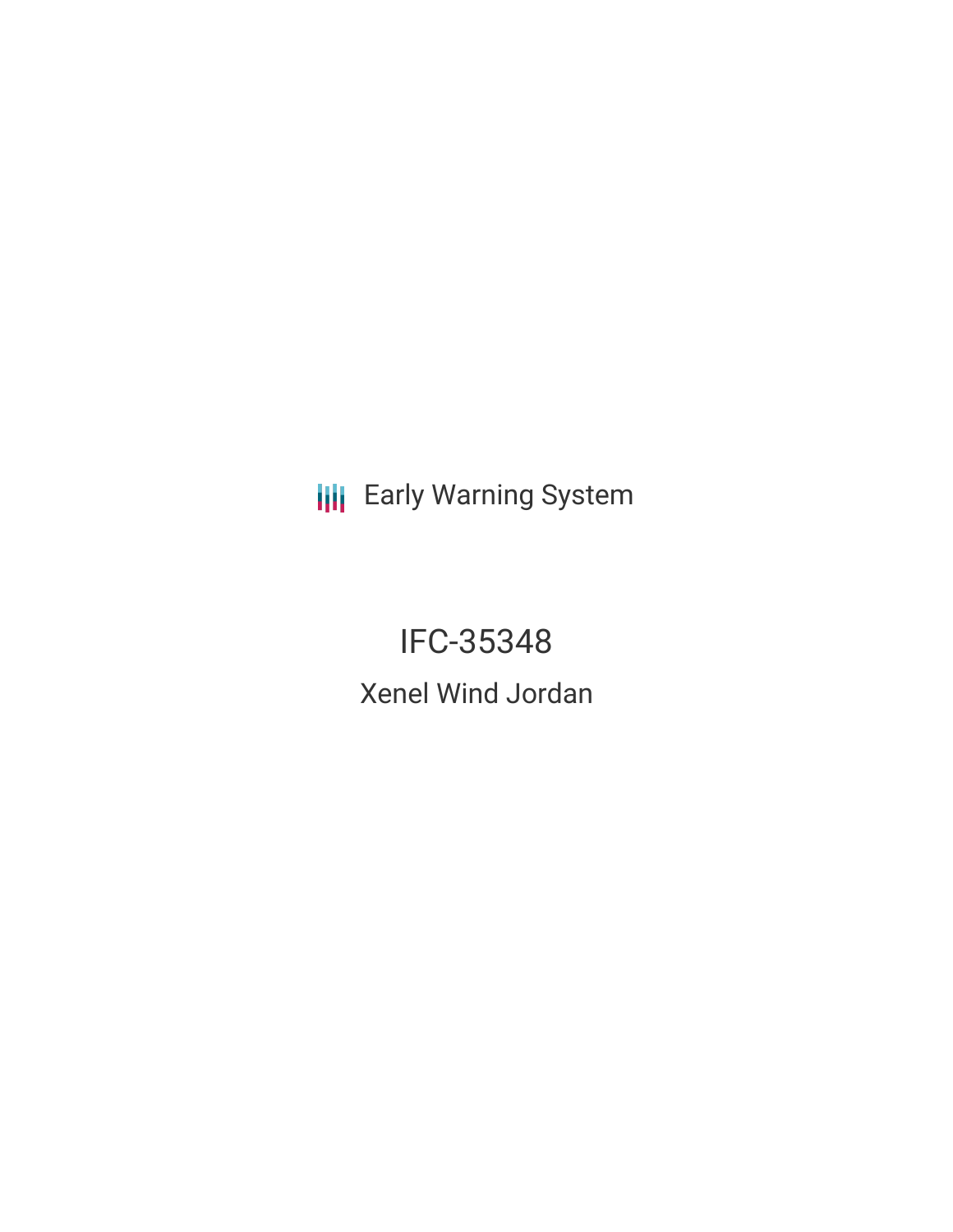

# **Quick Facts**

| <b>Countries</b>              | Jordan                                  |
|-------------------------------|-----------------------------------------|
| <b>Financial Institutions</b> | International Finance Corporation (IFC) |
| <b>Status</b>                 | Active                                  |
| <b>Bank Risk Rating</b>       | A                                       |
| <b>Voting Date</b>            | 2017-08-04                              |
| <b>Borrower</b>               | Abour Energy Company                    |
| <b>Sectors</b>                | Energy                                  |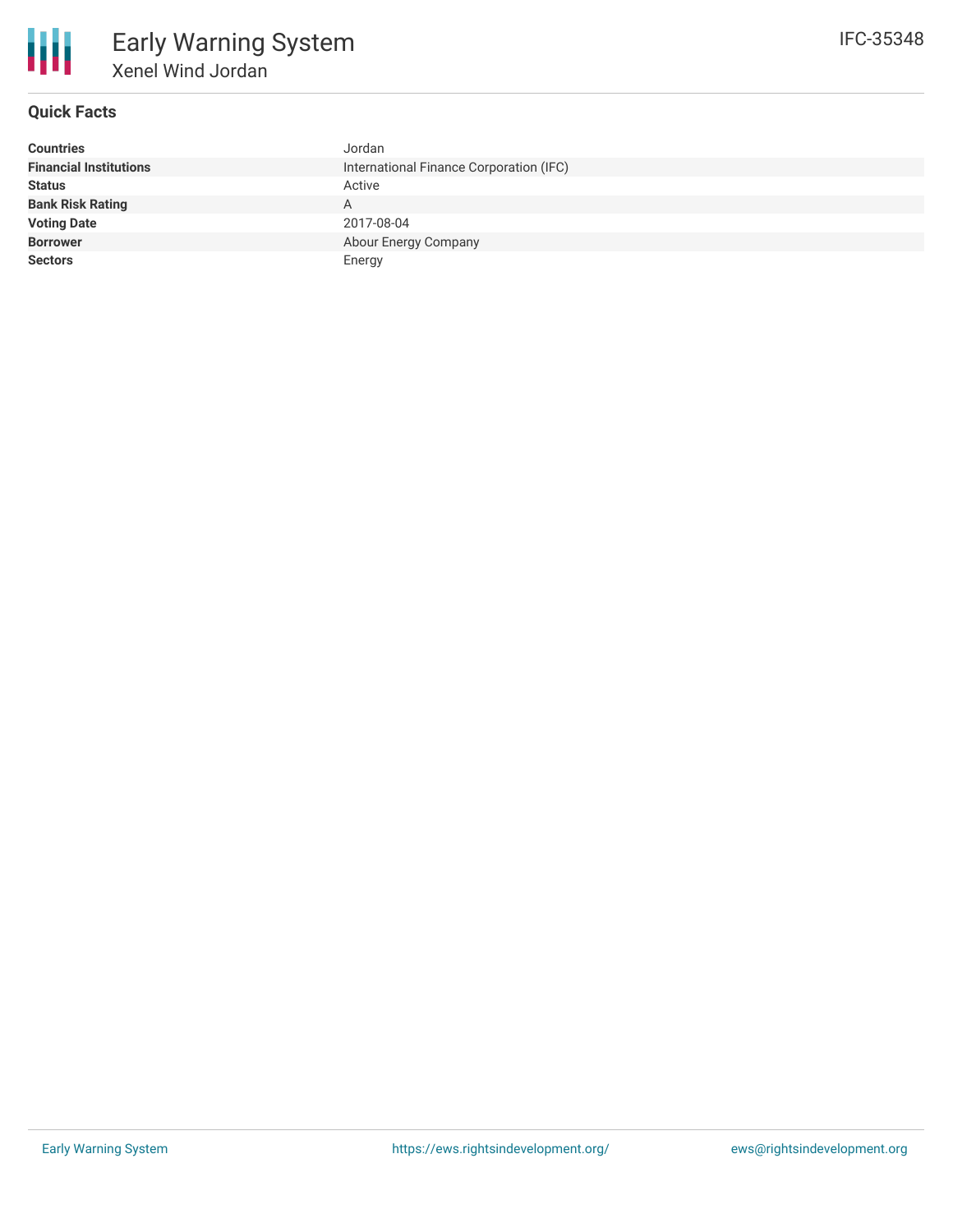

### **Project Description**

#### PROJECT DESCRIPTION

IFC is considering a loan of up to \$27.5 million to Abour Energy (the company) to support the construction, operation and maintenance of a 49.5 MW wind farm in Jordan's Tafila Governorate. Abour Energy is owned by Xenel International Limited, which is owned by the same shareholders who own the diversified Saudi Arabian conglomerate Xenel Industries Limited, an existing IFC investee. The project will be an independent power producer, generating around 131.5 GW/h (net) annually for sale to the National Electric Power Company (NEPCO) under a 20 year power purchase agreement. Financial close is expected in the first half of 2017 and construction is currently expected to start mid-2017 and to last for up to 18 months. It is likely that turbine supplier Vestas will become the Engineering, Procurement and Construction (EPC) and Operations and Maintenance (O&M) contractor for this project.The project consists of 15 Vestas V117 / 3.3 MW or 3.45 MW turbines with a tower hub height of 91.5 m and rotor diameter of 117 m, a 33kV / 132kV substation, a 0.25 - 0.5 km connection to a proposed new 132kV NEPCO transmission line, a buried internal 33 kV grid network and a network of site access roads. The new NEPCO transmission line to which the project will interconnect is expected to be around 18 km long and will link a 132 kV substation in the town of Tafila with a substation at Tafila wind farm south of the project site. This transmission line will be constructed by NEPCO to improve grid stability in the town of Tafila irrespective of whether the project is developed; as such it is not an associated facility under Performance Standard (PS) 1. It is estimated that the project will require a maximum of 200 workers at peak construction; no workers camp will be established, with workers being either sourced locally or accommodated in nearby hotels and guest houses.The project site is located at an altitude of roughly 1400 m, roughly 10 km from the eastern margin of the Rift Valley in Jordan's Sharah Mountains - also known as the Southern Uplands - roughly 140 km south of Amman, 8 km southeast of the town of Tafila and 4 km northeast of Umm Sarab, the closest village. Dana Biosphere Reserve is located around 11 km to the south west of the site and the Dana Important Bird Area (IBA), which encompasses the Reserve, is 7.5 km away. The site is 5 km north of Jordan Wind Power Company's (JWPC's) operating 117 MW Tafila wind power project (WPP, IFC project 31627, which can be reviewed

here:http://ifcextapps.ifc.org/ifcext/spiwebsite1.nsf/78e3b305216fcdba85257a8b0075079d/1e151bc4ed5004b885257af7006f1 opendocument) and 3 km north east of a planned 49.5 MW Daehan project being developed by Korea Southern Power Company (KOSPO). Other WPPs are planned nearby by LAMSA (99 MW), Korea Electric Power Corporation (KEPCO, 90 MW), and Mass Holdings (100 MW). Aside from the operational Tafila WPP, it is unclear at this point how many of these projects will eventually be developed.The project area is hilly and rocky, with little vegetation and scarce stony soil cover. There are no permanent dwellings or other structures within a kilometer of any turbine location, although several temporary agricultural shelters are dotted around the site and wheat is grown seasonally on certain parcels. The nearest receptors include an agricultural research station more than 1 km away and a prison located 2-3 km away. The company has signed 22 year lease agreements with the owners of 15 land parcels to date and plans to lease a further 7 parcels once the location of ancillary infrastructure has been finalized. Land is being leased on a voluntary basis, i.e. without the possibility of expropriation. None of the landowners reside on site and only a few actually use the affected parcels. According to the ESIA report and discussions with landowners, although semi-nomadic Bedouin use / rent parts of the site occasionally for seasonal grazing, they do not establish seasonal tent settlements there.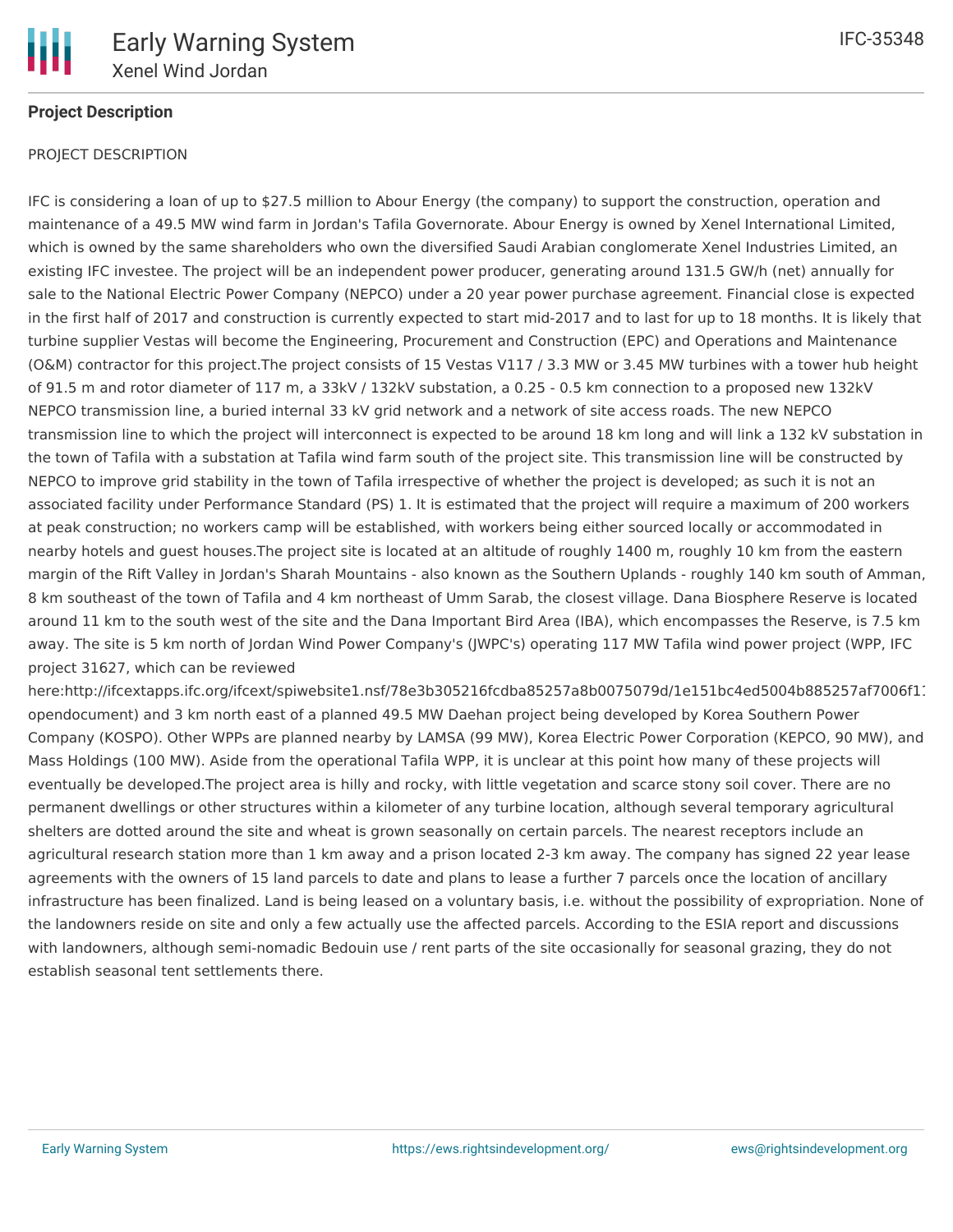#### **Investment Description**

• International Finance Corporation (IFC)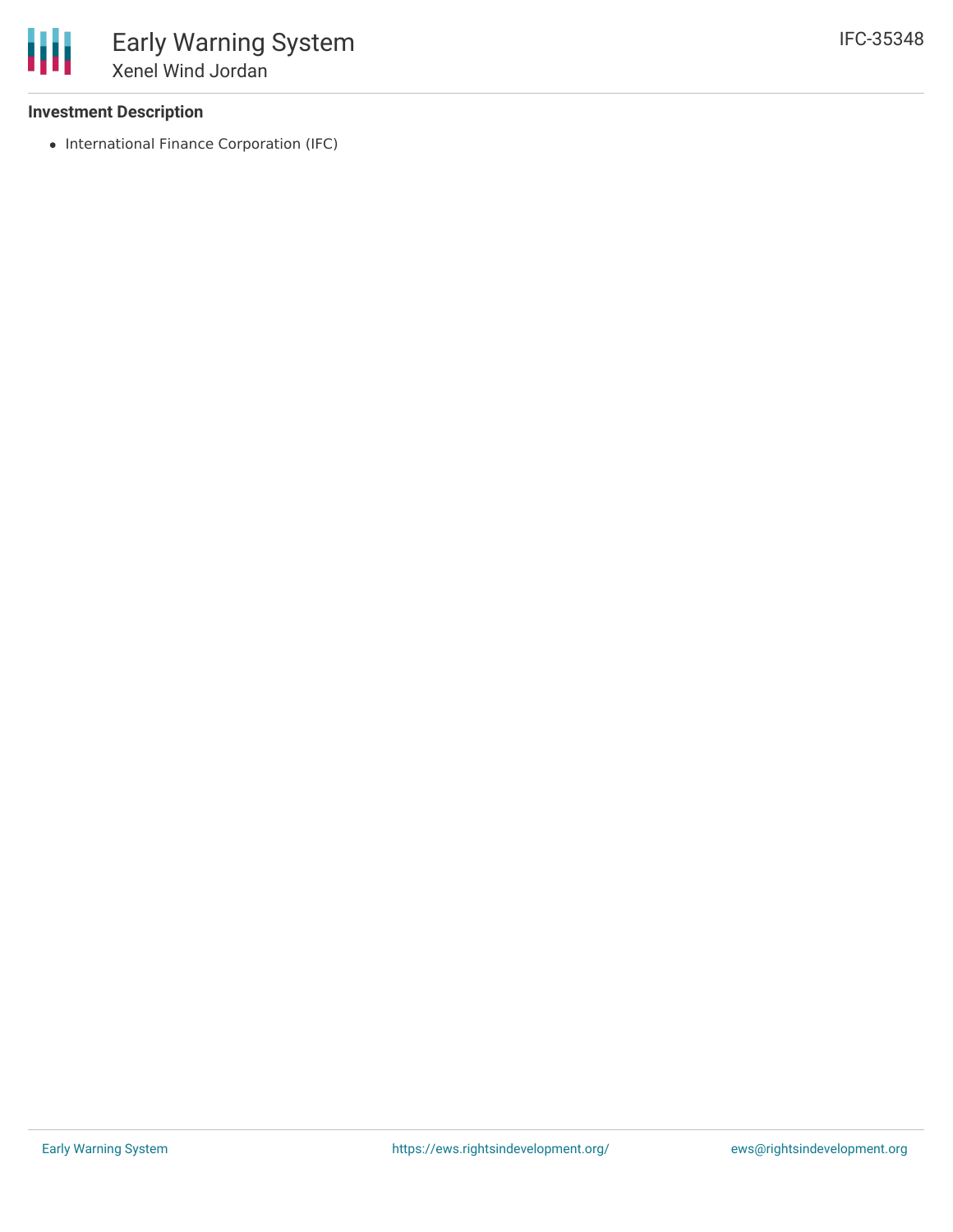### **Contact Information**

Contact Person: Fereydoon Abtahi Company Name: Abour Energy Company Address: P.O. Box 851875, Amman 11185 Email: fabtahi@abourenergy.com Phone: 06 582 8900 Facsimile: 06 582 8911

#### ACCOUNTABILITY MECHANISM OF IFC

The Compliance Advisor Ombudsman (CAO) is the independent complaint mechanism and fact-finding body for people who believe they are likely to be, or have been, adversely affected by an IFC or MIGA- financed project. If you submit a complaint to the CAO, they may assist you in resolving a dispute with the company and/or investigate to assess whether the IFC is following its own policies and procedures for preventing harm to people or the environment. If you want to submit a complaint electronically, you can email the CAO at CAO@worldbankgroup.org. You can learn more about the CAO and how to file a complaint at http://www.cao-ombudsman.org/